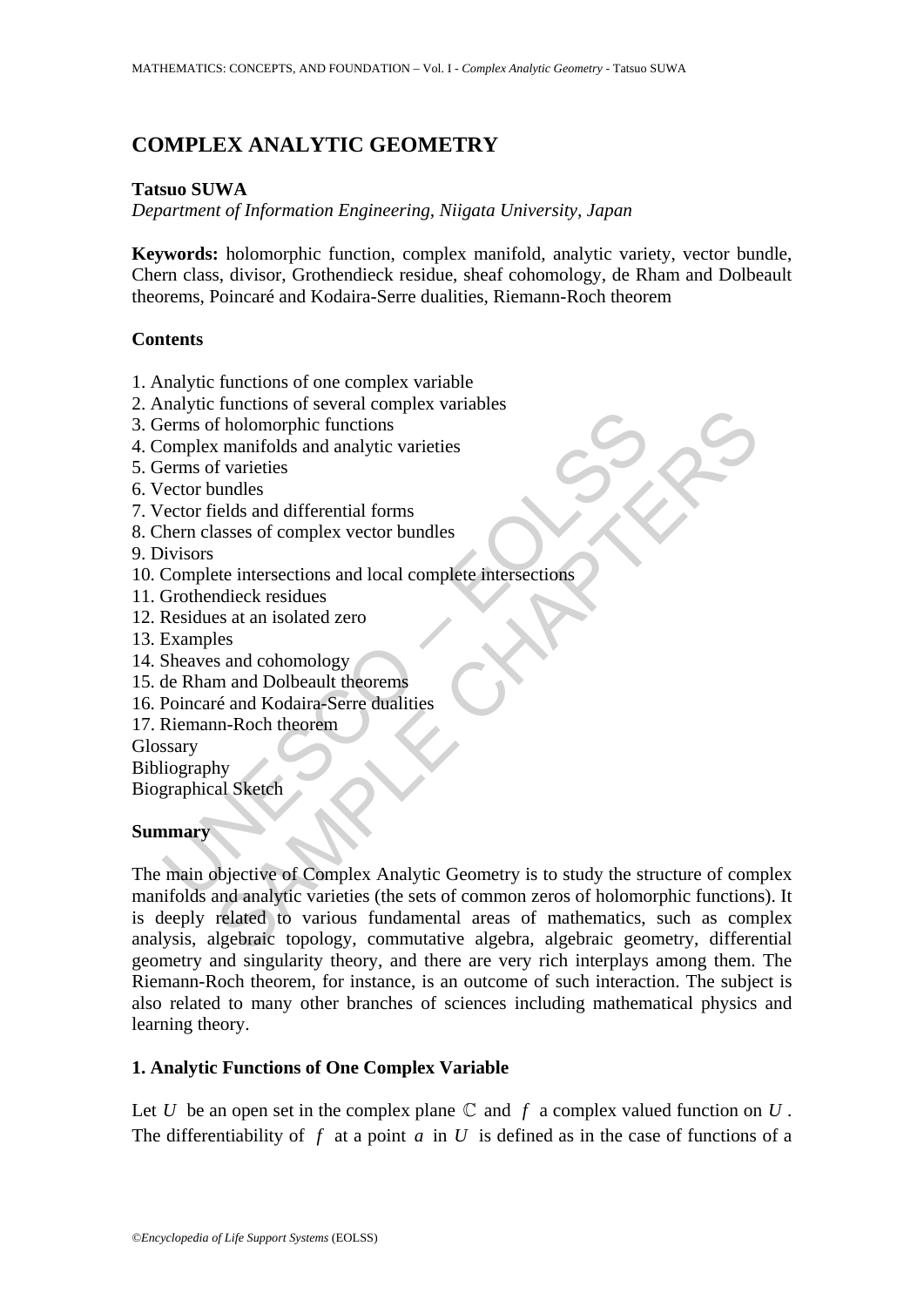real variable. Thus we say that *f* is *differentiable* at *a* if the limit

$$
\lim_{h\to 0}\frac{f(a+h)-f(a)}{h}
$$

exists. If *f* is differentiable at every point of *U* , we say that *f* is *holomorphic* in *U* . The above limit is denoted by  $\frac{df}{dz}(a)$  and is called the derivative of f at a. If f is holomorphic in U, then we may think of  $\frac{df}{dz}$  as a function on U.

We say that  $f$  is *analytic* at a point  $a$  in  $U$  if it can be expressed as a power series

$$
f(z) = \sum_{n=0}^{\infty} c_n (z - a)^n,
$$

which converges at each point  $z$  in a neighborhood of  $a$ . We say that  $f$  is analytic in *U* if it is analytic at every point of *U* .

If *f* is analytic in *U*, it is holomorphic in *U*. A striking fact about functions of a complex variable is that the converse is also true, *i.e.*, if  $f$  is holomorphic in  $U$ , it is analytic in *U* .

 $E_z = \sum_{n=0}^{\infty} c_n (z-a)^n$ ,<br>
ch converges at each point z in a neighborhood of a. We say then<br>
f it is analytic in U, it is holomorphic in U. A striking fact ab<br>
plex variable is that the converse is also true, *i.e.*, if f  $c_n(z-a)^n$ ,<br>
verges at each point z in a neighborhood of a. We say that f is analyti<br>
malytic at every point of U.<br>
alytic in U, it is holomorphic in U. A striking fact about functions<br>
ariable is that the converse is also There is another important way of expressing this property. Let  $z = x + \sqrt{-1}y$  with *x* and *y* the real and imaginary parts, respectively. We may think of *f* as a function of  $(x, y)$ . We write  $f = u + \sqrt{-1}v$  with *u* and *v* the real and imaginary parts. In general, we say that a function of real variables is (of class)  $C^r$ , if the partial derivatives exist up to order *r* and are continuous. If all the partial derivatives exist we say it is  $C^{\infty}$ . Then *f* is holomorphic in *U* if and only if *f* is  $C^1$  in  $(x, y)$  and satisfies the "Cauchy-Riemann equations" in *U* ;

$$
\frac{\partial u}{\partial x} = \frac{\partial v}{\partial y}, \qquad \frac{\partial u}{\partial y} = -\frac{\partial v}{\partial x}.
$$

We finish this section by recalling the *Cauchy integral formula*. Let *f* be an analytic function in a neighborhood of *a* and  $\gamma$  the boundary of a small disk about *a*, oriented counterclockwise. Then we have

$$
\frac{1}{2\pi\sqrt{-1}}\int_{\gamma}\frac{f(z)dz}{z-a}=f(a).
$$

#### **2. Analytic Functions of Several Complex Variables**

Let  $\mathbb{C}^n = \{ z = (z_1, ..., z_n) | z_i \in \mathbb{C} \}$  be the product of *n* copies of  $\mathbb{C}$ . For an *n*-tuple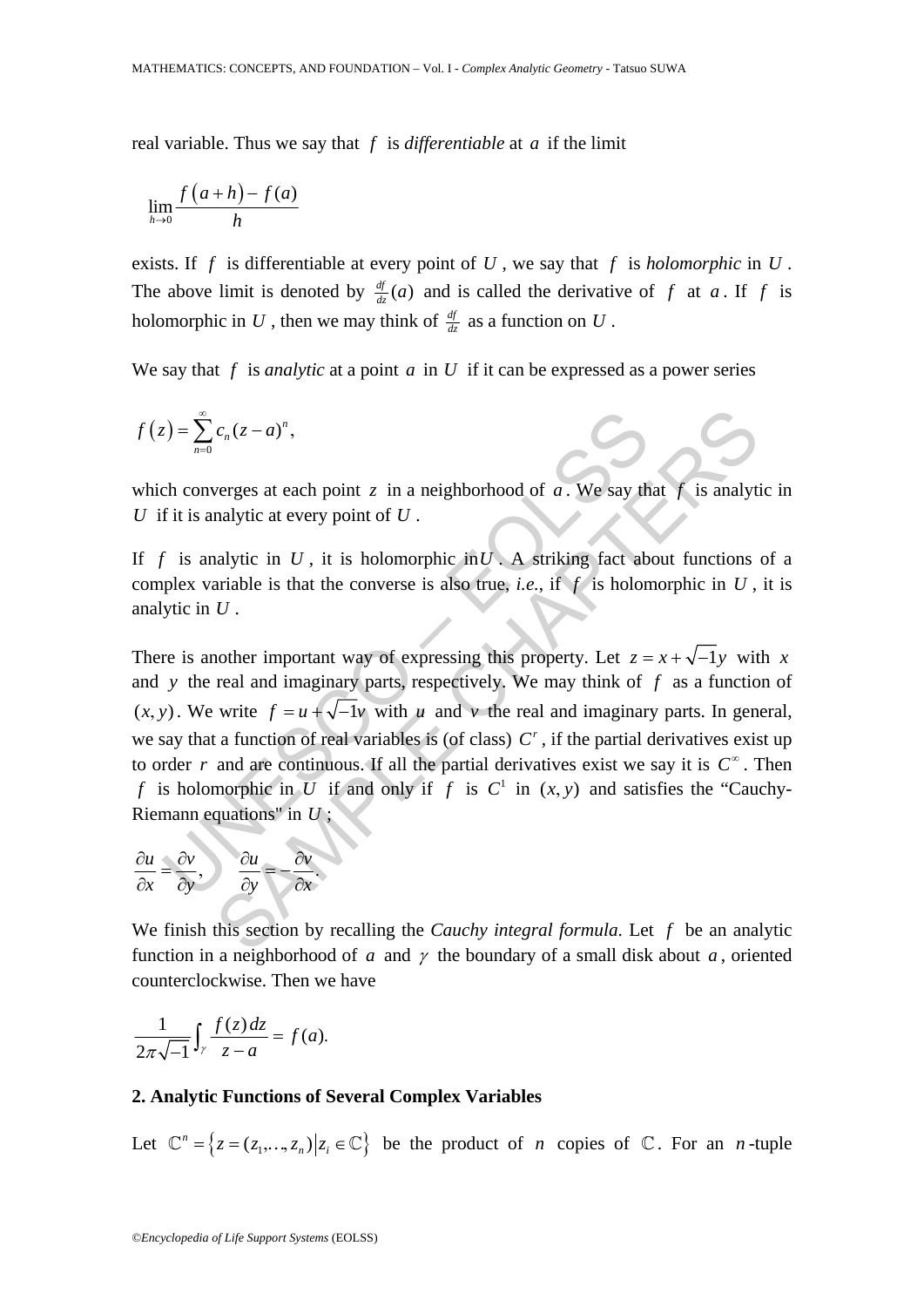$v = (v_1, \dots, v_n)$  of non-negative integers, we set  $z^v = z_1^{v_1} \dots z_n^{v_n}$ ,  $|v| = v_1 + \dots + v_n$  and  $v! = v_1! \dots v_n!$ .

Let *U* be an open set in  $\mathbb{C}^n$  and *f* a complex valued function on *U*. We say that *f* is *analytic* at a point *a* in *U* , if it can be expressed as a power series

$$
f(z) = \sum_{|\nu| \geq 0} c_{\nu} (z - a)^{\nu} = \sum_{\nu_1, \dots, \nu_n \geq 0} c_{\nu_1 \dots \nu_n} (z_1 - a_1)^{\nu_1} \dots (z_n - a_n)^{\nu_n},
$$

which converges absolutely at each point  $\zeta$  in a neighborhood of  $\alpha$ . We say that  $f$  is analytic in *U* if it is analytic at every point of *U*. A theorem of Hartogs says that  $f$  is analytic in *U* if and only if *f* is analytic in each variable  $z_i$  in *U*, for  $i = 1, ..., n$ .

In the sequel, we call analytic function also a holomorphic function and use the words "analytic" and "holomorphic" interchangeably. If  $f$  is holomorphic, for arbitrary  $v$ , the partial derivative

$$
\frac{\partial^{\nu} f}{\partial z^{\nu}} = \frac{\partial^{\vert \nu \vert} f}{\partial z_1^{\nu_1} \dots \partial z_n^{\nu_n}}
$$

exists and is holomorphic in *U*. If  $f(z) = \sum c_v (z - a)^v$  is a power series expansion of *f*, then each coefficient  $c_v$  is given by

$$
c_{v} = \frac{1}{v!} \frac{\partial^{v} f}{\partial z^{v}}(a).
$$

This series is called the Taylor series of *f* at *a* .

ytic in *U* if and only if *f* is analytic in each variable  $z_i$  in *U*, for<br>
the sequel, we call analytic function also a holomorphic function<br>
allytic" and "holomorphic" interchangeably. If *f* is holomorphic,<br>
ial deri U if and only if f is analytic in each variable  $z_i$  in U, for  $i = 1, ..., n$ .<br>
Lel, we call analytic function also a holomorphic function and use the wand "holomorphic" interchangeably. If f is holomorphic, for arbitrary v<br>
v Let *U* be an open set in  $\mathbb{C}^n$  and  $f : U \to \mathbb{C}^m$  a map. We say that *f* is holomorphic if, when we write *f* componentwise as  $f = (f_1, \ldots, f_m)$ , each  $f_i$  is holomorphic. Let *U* and *U'* be two open sets in  $\mathbb{C}^n$  and  $f : U \rightarrow U'$  a map. We say that *f* is biholomorphic, if *f* is bijective and if both *f* and  $f^{-1}$  are holomorphic. For a holomorphic map  $f = (f_1, ..., f_m)$  from an open set *U* in  $\mathbb{C}^n$  into  $\mathbb{C}^n$ , we set

$$
\frac{\partial(f_1, ..., f_m)}{\partial(z_1, ..., z_n)} = \begin{pmatrix} \frac{\partial f_1}{\partial z_1} & \cdots & \frac{\partial f_1}{\partial z_n} \\ \vdots & \ddots & \vdots \\ \frac{\partial f_m}{\partial z_1} & \cdots & \frac{\partial f_m}{\partial z_n} \end{pmatrix}
$$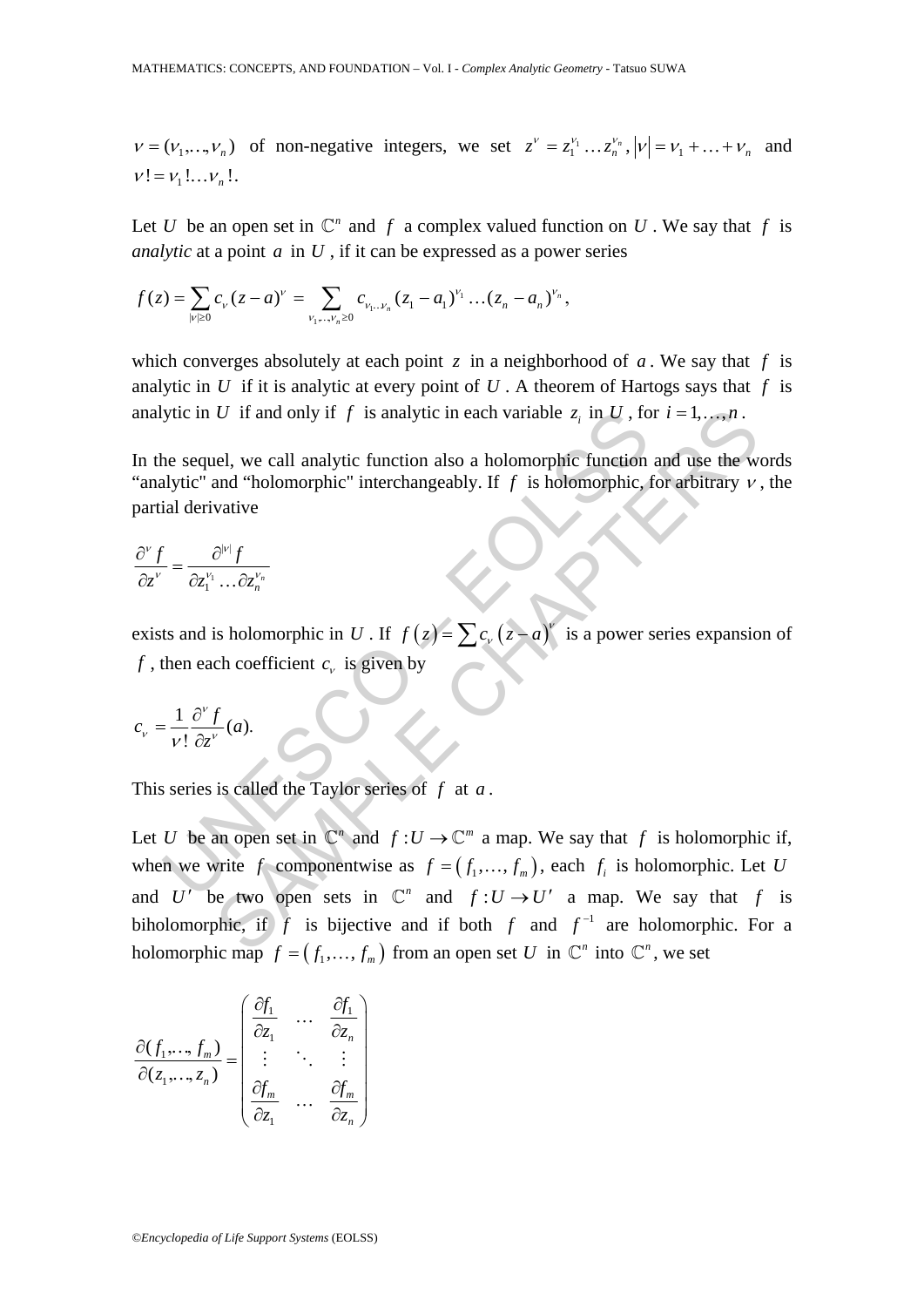and call it the Jacobian matrix of *f* with respect to *z* .

We say that a point *a* in *U* is a *regular point* of *f* , if the rank of the Jacobian matrix evaluated at *a* is maximal possible, *i.e.*,  $\min(n,m)$ . Otherwise we say that *a* is a *critical* (or *singular*) point of *f* .

As in the case of functions or mappings of real variables, we have the inverse mapping theorem and the implicit function theorem, which are basic in analyzing a mapping at its regular point.

#### **3. Germs of Holomorphic Functions**

*H* be the set of functions holomorphic in some neighborhood<br>ne a relation ~ in *H* as follows. For two elements *f* and *g* in<br>cide on a neighborhood of 0. Then the relation ~ is an equivale<br>equivalence class of a functi the set of functions holomorphic in some neighborhood of 0 in  $\mathbb{C}^n$ .<br>
lation  $\sim$  in *H* as follows. For two elements *f* and *g* in *H*,  $f \sim g$  if<br>
a n aneighborhood of 0. Then the relation  $\sim$  is an equivalence re Let *H* be the set of functions holomorphic in some neighborhood of 0 in  $\mathbb{C}^n$ . We define a relation ∼ in *H* as follows. For two elements *f* and *g* in *H*, *f* ∼ *g* if they coincide on a neighborhood of 0. Then the relation  $\sim$  is an equivalence relation in *H*. The equivalence class of a function  $f$  is called the *germ* of  $f$  at 0, which we also denote by *f* for simplicity. We let  $\mathcal{O}_n$  be the quotient set of *H* by this equivalence relation. The set  $\mathcal{O}_n$  has the structure of a commutative ring with respect to the operations induced from the addition and the multiplication of functions. It has the unity which is the equivalence class of the function constantly equal to 1.

If we denote by  $\mathbb{C}\{z_1, ..., z_n\}$  the set of power series which converge absolutely in some neighborhood of 0, this set also has the structure of a ring. Since  $f \sim g$  if and only if *f* and *g* have the same power series expansion, we may identify  $O_n$  with  $\mathbb{C} \{ z_1, \ldots, z_n \}$ .

The ring  $\mathcal{O}_n$  is an integral domain, *i.e.*, if  $f g = 0$ , for  $f, g$  in  $\mathcal{O}_n$ , then  $f = 0$  or  $g = 0$ . We say that a germ *u* in  $\mathcal{O}_n$  is a *unit* if there is a germ *v* such that  $uv = 1$ , it is equivalent to saying that it is the germ of a function *u* with  $u(0) \neq 0$ .

The following two theorems of Weierstrass are fundamental in the analysis of the structure of the ring  $\mathcal{O}_n$ . First, for a germ  $f \neq 0$  in  $\mathcal{O}_n$ , we write  $f = \sum_{|\nu| \geq 0} a_{\nu} z^{\nu}$ . We say that the *order* of f is k, if  $a_v = 0$  for all v with  $|v| < k$  and  $a_v \neq 0$  for some  $v_0$ with  $|v_0| = k$ . We say that the order of *f* in  $z_n$  is *k*, if the order of  $f(0, \ldots, 0, z_n)$ , as a power series in  $z_n$ , is  $k$ .

We consider the ring  $\mathcal{O}_{n-1}[z_n]$  of polynomials in  $z_n$  with coefficients in  $\mathcal{O}_{n-1}$ :

$$
\mathcal{O}_{n-1}[z_n] = \left\{ f(z) = a_0 + a_1 z_n + \ldots + a_k z_n^k \, \big| \, a_i \in \mathcal{O}_{n-1} \right\}.
$$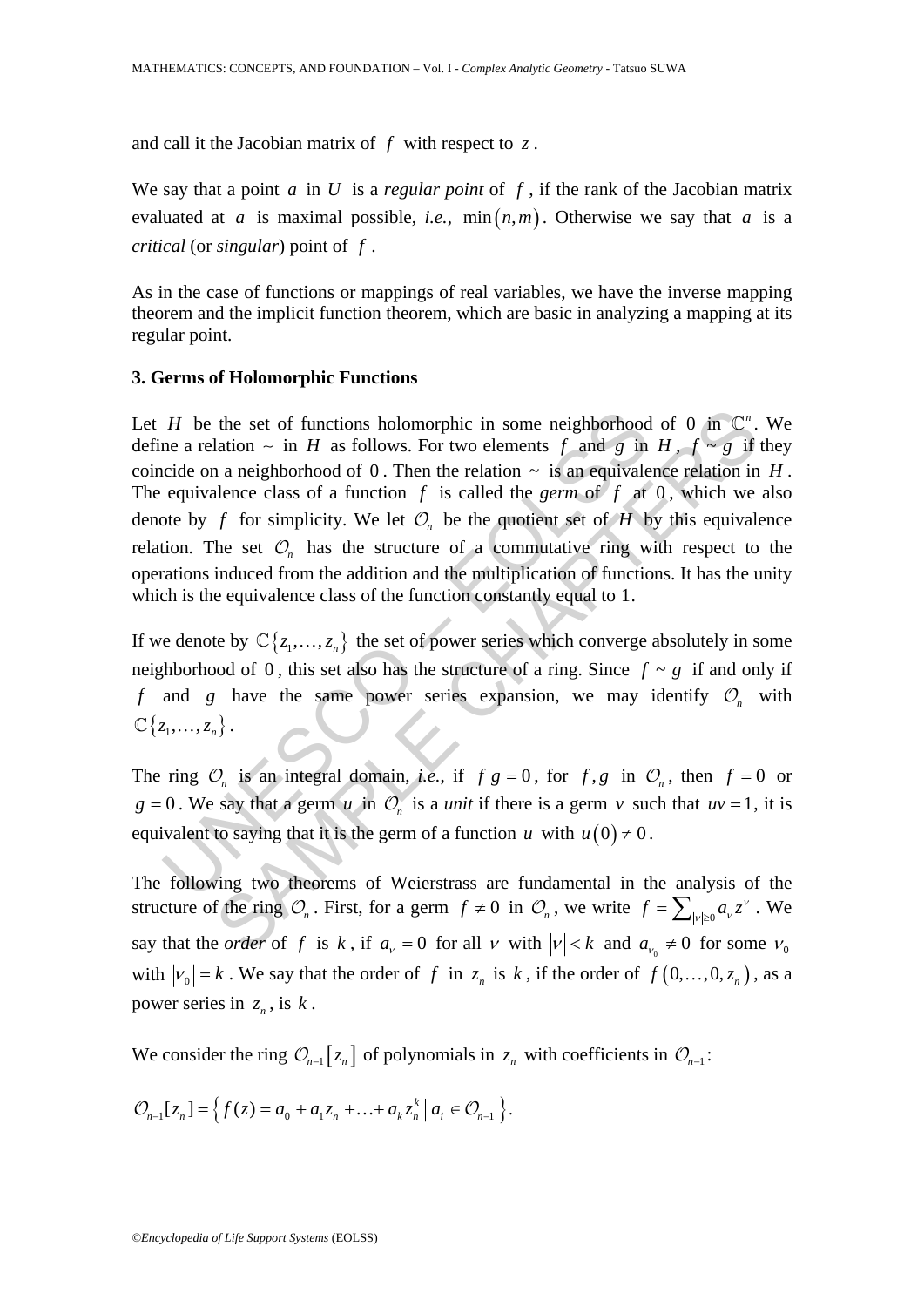A *Weierstrass polynomial* in  $z_n$  of degree k is an element h of  $\mathcal{O}_{n-1}[z_n]$  of the form

$$
h = a_0 + a_1 z_n + \ldots + a_{k-1} z_n^{k-1} + z_n^k,
$$

where *k* is a positive integer and  $a_0, a_1, \ldots, a_{k-1}$  are non-units in  $\mathcal{O}_{n-1}$ .

Note that in the above,  $h(0, \ldots, 0, z_n) = z_n^k$ . Hence the order of *h* in  $z_n$  is *k*. In general, any germ  $f$  in  $\mathcal{O}_n$  is written as

$$
f(z) = a_0 + a_1 z_n + \dots + a_k z_n^k + \dots
$$

and  $a_i$  in  $\mathcal{O}_{n-1}$ . The order of f in  $z_n$  is k if and only if  $a_0$ ,  $a_1$ ,  $\ldots$ ,  $a_k$  and  $a_k$  is a unit in  $\mathcal{O}_{n-1}$ . In this case,  $a_k^{-1}(a_0 + a_1z_n + \ldots + a_kz_n^k)$  momial in  $z_n$  of degree k. The Weierstrass pre  $\mathcal{O}_{n-1}$ . The order of f in  $z_n$  is k if and only if  $a_0, a_1, ..., a_{k-1}$  are non-uni<br>  $n_k$  is a unit in  $\mathcal{O}_{n-1}$ . In this case,  $a_k^{-1}(a_0 + a_1z_n + ... + a_kz_n^k)$  is a Weierst<br>
in  $z_n$  of degree k. The Weierstrass preparati with  $a_i$  in  $\mathcal{O}_{n-1}$ . The order of f in  $z_n$  is k if and only if  $a_0, a_1, \ldots, a_{k-1}$  are non-units in  $\mathcal{O}_{n-1}$  and  $a_k$  is a unit in  $\mathcal{O}_{n-1}$ . In this case,  $a_k^{-1}\left(a_0 + a_1 z_n + \ldots + a_k z_n^{k}\right)$  $a_k^{-1}\left(a_0 + a_1z_n + \ldots + a_kz_n^{k}\right)$  is a Weierstrass polynomial in  $z_n$  of degree k. The Weierstrass preparation theorem stated below says that such an *f* is essentially equal to a Weierstrass polynomial of degree *k* .

#### **Weierstrass division theorem**

If *h* is a Weierstrass polynomial in  $z_n$  of degree *k*, then for any germ *f* in  $\mathcal{O}_n$ , there exist uniquely determined elements *q* in  $\mathcal{O}_n$  and *r* in  $\mathcal{O}_{n-1}[z_n]$  with deg  $r < k$  such that

 $f = gh + r$ .

### **Weierstrass preparation theorem**

Let *f* be a germ in  $\mathcal{O}_n$  whose order in  $z_n$  is *k*. Then there is a unique Weierstrass polynomial *h* in  $z_n$  of degree *k* such that  $f = uh$  with *u* a unit in  $O_n$ .

Next we discuss some important properties of the ring  $\mathcal{O}_n$  which follow from the above theorems. We say that a germ  $f$  in  $\mathcal{O}_n$  is *irreducible* if  $f$  is not a unit and if the identity  $f = gh$  for germs *g* and *h* implies that either *g* or *h* is a unit. The ring  $O_n$  is a unique factorization domain, *i.e.*, every germ *f* that is not 0 or a unit can be expressed as a product of irreducible germs and the expression is unique up to the order and multiplications by units. For germs  $f$  and  $g$ , there is always the greatest common divisor gcd $(f, g)$ , which is unique up to multiplication by units. We say that f and g are *relatively prime* if  $gcd(f, g)$  is a unit.

Another important property of the ring  $\mathcal{O}_n$  is that it is *Noetherian*, *i.e.*, every ideal in  $\mathcal{O}_n$ has a finite number of generators.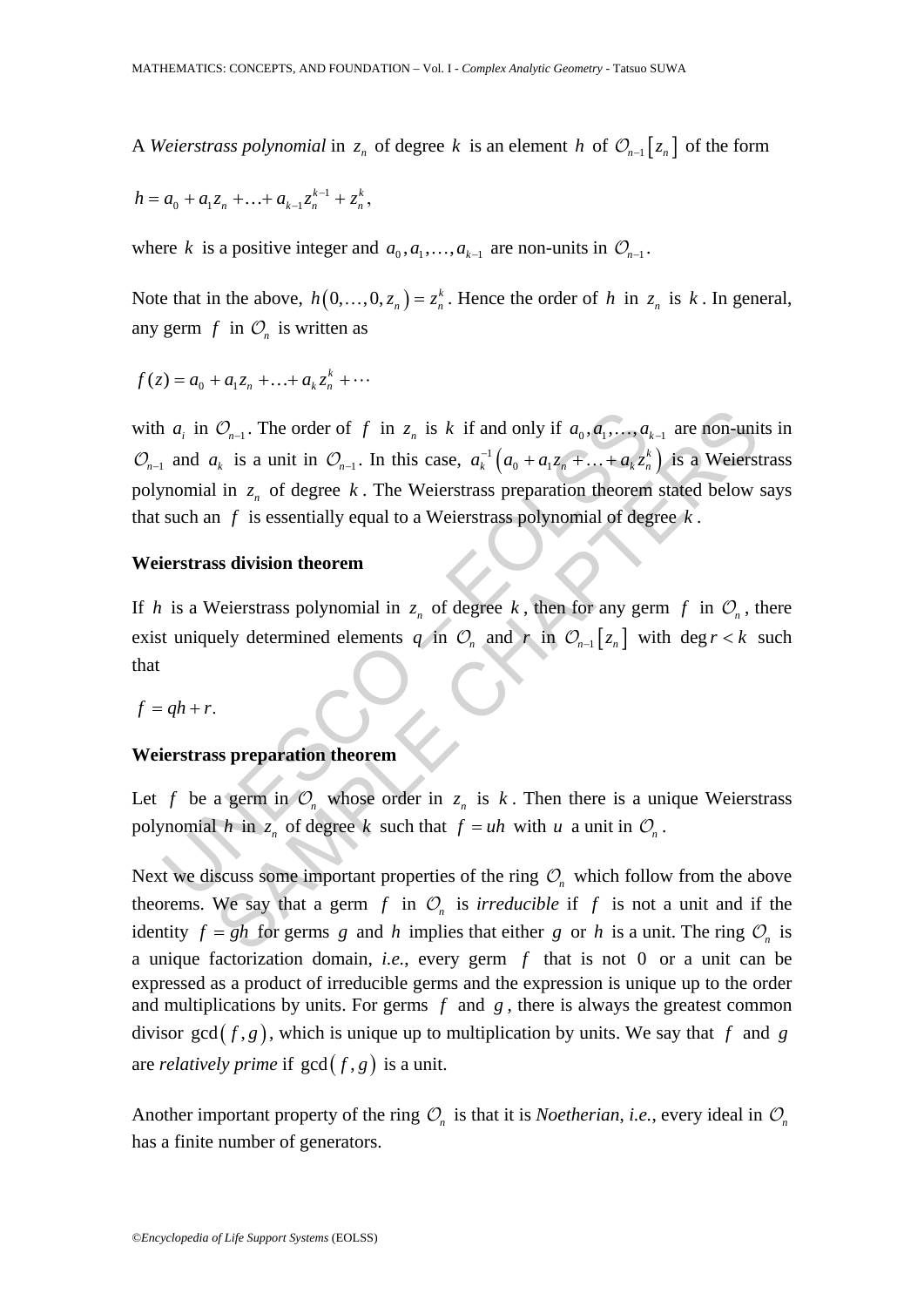- -
- -
- -

## TO ACCESS ALL THE **34 PAGES** OF THIS CHAPTER, Visit[: http://www.eolss.net/Eolss-sampleAllChapter.aspx](https://www.eolss.net/ebooklib/sc_cart.aspx?File=E6-01-03-06)

#### **Bibliography**

R. Bott and L. Tu, *Differential Forms in Algebraic Topology*, Graduate Texts in Mathematics **82**, Springer-Verlag, 1982, xiv+331 pp., ISBN 3-540-90613-4. [This book explains algebraic topology in terms of differential forms, introduces the Čech-de Rham cohomology and gives an account of characteristic classes of vector bundles.]

W. Fulton, *Intersection Theory*, Springer-Verlag, 1984, xiii+470 pp., ISBN 0-387-98549-2. [This book explains one of the most fundamental theories in algebraic geometry, i.e., the intersections of subvarieties. It includes many important formulas involving intersections and characteristic classes.]

P. Griffiths and J. Harris, *Principles of Algebraic Geometry*, John Wiley and Sons, 1978, xii+813 pp., ISBN 0-471-32792-1. [This book discusses algebraic geometry from the transcendental viewpoint, i.e., complex analytic viewpoint.]

R. Gunning and H. Rossi, *Analytic Functions of Several Complex Variables*, Prentice-Hall, 1965, xiv+317 pp. [This is a text book on analytic functions of several complex variables.]

F. Hirzebruch, *Topological Methods in Algebraic Geometry*, Springer-Verlag, 1966, ix+232 pp. [This book gives the proof of the author's Riemann-Roch theorem. It also contains basic materials on vector bundles, sheaves, characteristic classes and so forth.]

guer versag, 1902, an visit proper streament for the and the search streament and the streament streament and the streament of differential forms, introduces the Cech-de Rham cohomology and acteristic classes of vector bun may, 1962, AR+3531 Pp., 1961, SEN-9-90013-4, (118) took explains ageolata topology<br>
deferential forms, introduces the Cech-de Rham cohomology and gives an accouraciveled<br>
classes of vector bundles.]<br> *Metersection Theory*, K. Kodaira, *Complex Manifolds and Deformation of Complex Structures*, Springer-Verlag, 1986, x+465 pp., ISBN 0-387-96188-7. [This book explains the structure of complex manifolds and deformations of such structures.]

J. Milnor, *Singular Points of Complex Hypersurfaces*, Ann. of Math. Studies **61**, Princeton University Press, 1968, iii+122 pp. [This is a basic monograph on singular points of the zero set of a holomorphic function.]

J. Milnor and J. Stasheff, *Characteristic Classes*, Ann. of Math. Studies **76**, Princeton University Press, 1974, vii+330 pp., ISBN 0-691-08122-0. [This is a text book on characteristic classes of vector bundles.]

#### **Biographical Sketch**

**Tatsuo SUWA:** The main subject of the author's research is Complex Analytic Geometry. He started his career under the guidance of K. Kodaira. Earlier works are on the structures and deformations of compact complex manifolds, such as some complex surfaces, compact quotients of the complex Euclidean spaces and holomorphic Seifert fiber spaces.

Then, inspired by a paper of P. Baum and R. Bott, published in 1972, he became interested in singular holomorphic foliations (integrable system of holomorphic vector fields or 1-forms with singularities). He first constructed an unfolding theory of codimension one foliation. This generalizes the unfolding theory for functions, which is developed by J. Mather and is deeply related to the catastrophe theory of R. Thom. One of the basic results of the author's is a "versality theorem", which gives an algebraic criterion for an unfolding to be versal and has many applications.

He then started work on the residues of singular holomorphic foliations. With a number of collaborators, J.-P. Brasselet, D. Lehmann and J. Seade to name a few, he generalized the index theorem of C. Camacho and P. Sad for invariant curves of foliations and discovered some new indices and residues. He